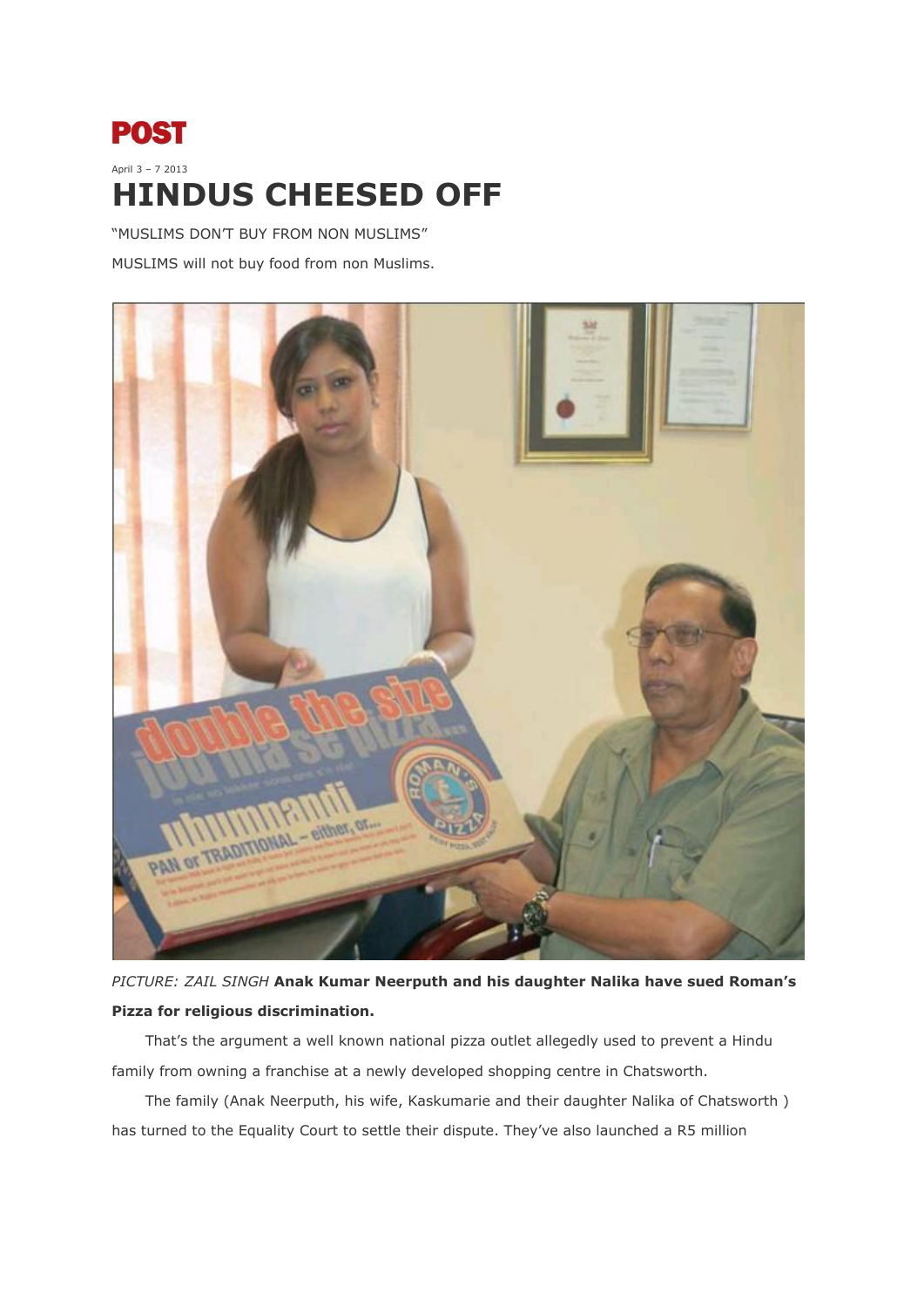damages claim against Loannis Nicolakakis - Chief Executive Officer of Roman's Pizza for allegedly discriminating against them on religious grounds.

They also want a public apology from Nicolakakis. In court papers, Anak Neerputh claimed he and his family were prevented from running an outlet because they were Hindus.

"We planned to open in April. Our negotiations with Roman's Pizza began in May last year. The deal was terminated about two months ago. Nicolakakis believes that only Muslim owned Roman's Pizza halaal outlets are successful," said Neerputh.

"This kind of discrimination falls foul of our constitution. Nicolakakis is practising double standards. He is not Muslim but of Greek origin. Roman's Pizza supplies halaal products to its halaal outlets and the Muslim community supports them. We estimate that had our lease for five years, being approved, we would have made a profit of between R4 million and R5 million."

Attorney Raakesh Maharaj, acting for the Neerpuths said: "The South African National Halaal Authority does not discriminate in approving halaal certificates to non Muslims and Roman's Pizza has no lawful basis to do so. My clients are disappointed because they expended a great deal of time, effort and money on the business proposal.''

Nicolakakis has opposed the matter. In court papers he said his company would not issue a public apology as no unfair discrimination or insult was made, given or intended.

"The Neerpuths are attempting to use the country's constitution and the court to embarrass and to extract money from Roman's Pizza.

"In an e-mail to Anak (Neerputh) on February 12, I said the offer had been retracted and that there no was commercial basis for the franchise agreement to be concluded. The e-mail also said the store had already been allocated.

"Furthermore, we insist on Muslim operators in our halaal outlets. This ensures that the outlet will be supported by Muslim customers. We tried operating a halaal branch in Phoenix with a non Muslim franchisee and it did not work out. The community did not trust the products produced there. I also informed Anak that we had other opportunities in KwaZuluNatal to discuss if he was still interested,'' said Nicolakakis.

According to Nicolakakis, Neerputh and his family did not suffer any monetary loss because no franchise agreement was in place.

"Their lease agreement was not approved. I deny that Anak, his wife and daughter were discriminated against on religious grounds.

"The failed Roman's Pizza outlet in Phoenix demonstrated that Muslims do not trust or have confidence in a non Muslim running a halaal outlet. The Neerpuths wanted the franchise to be a halaal one. That shows that they expected a significant number of Muslims to be customers of the halaal food. The reality is that Muslims will only trust halaal outlets run by Muslims,'' he said.